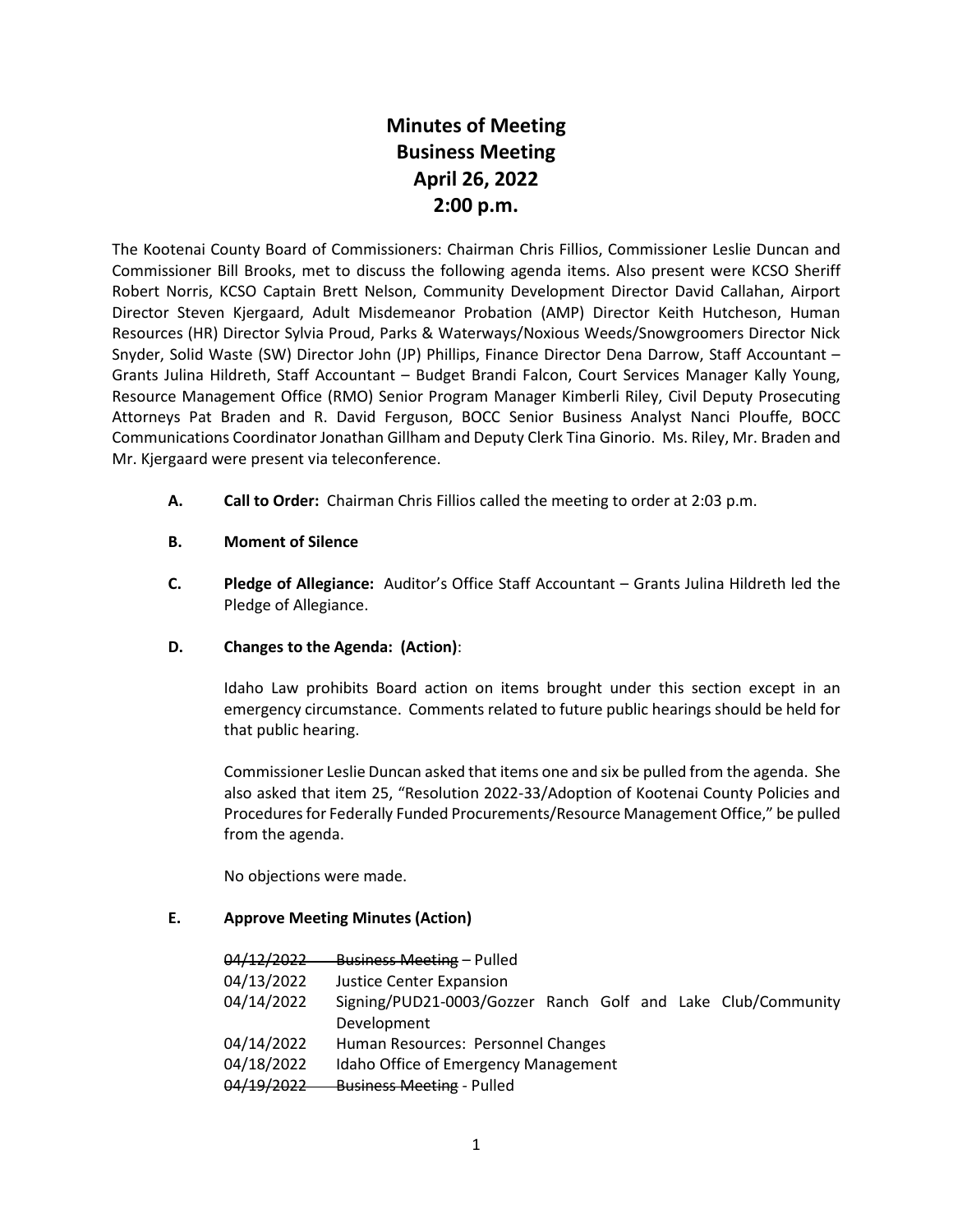Commissioner Duncan moved that the Board approve items two through five on the agenda, the minutes submitted for approval. Commissioner Bill Brooks seconded the motion. There being no further discussion, Deputy Clerk Ginorio called the roll:

| <b>Commissioner Brooks:</b> | Aye |
|-----------------------------|-----|
| <b>Commissioner Duncan:</b> | Ave |
| <b>Chairman Fillios:</b>    | Aye |
| The motion carried.         |     |

#### **F. Approve Consent Calendar:**

Human Resources PAF/SCF Report for FY22 PP09 Week 2 BOCC Signatures for Indigent Cases: 4/14/2022 to 4/20/2022 Permit for Bus Stop/Post Falls Highway District/Transit/Resource Management Office

Commissioner Duncan moved that the Board approve items seven through nine as part of the Consent Calendar. Commissioner Brooks seconded the motion. There being no further discussion, Deputy Clerk Ginorio called the roll:

| <b>Commissioner Brooks:</b> | Ave |
|-----------------------------|-----|
| <b>Commissioner Duncan:</b> | Ave |
| <b>Chairman Fillios:</b>    | Ave |
| The motion carried.         |     |

# **G. Approve Payables List (Action):**

Commissioner Duncan moved that the Board accept the Payables List for the week of April 18, 2022 through April 22, 2022 in the amount of \$1,029,428.16, with \$1,713.75 in jury payments. Commissioner Brooks seconded the motion. There being no further discussion, Deputy Clerk Ginorio called the roll:

| <b>Commissioner Brooks:</b> | Ave |
|-----------------------------|-----|
| <b>Commissioner Duncan:</b> | Ave |
| Chairman Fillios:           | Ave |
| The motion carried.         |     |

#### **H. Business:**

## **Bid-Award/Bid Award – FAA/AIP No. 3-16-0010-054-2022 Runway Lighting Improvements – Phase 1/Colvico Inc./Airport (Action)**

Airport Director Steven Kjergaard stated that this bid award was for \$517,257.20, issued prior to receipt of the expected grant from the FAA (Federal Aviation Administration).

Commissioner Duncan expressed her concern that a bid was being awarded without the money in place.

Mr. Kjergaard explained that the award was contingent upon receipt of the grant; if the grant was not received, the agreement would automatically terminate. He confirmed that this was specified in the award agreement.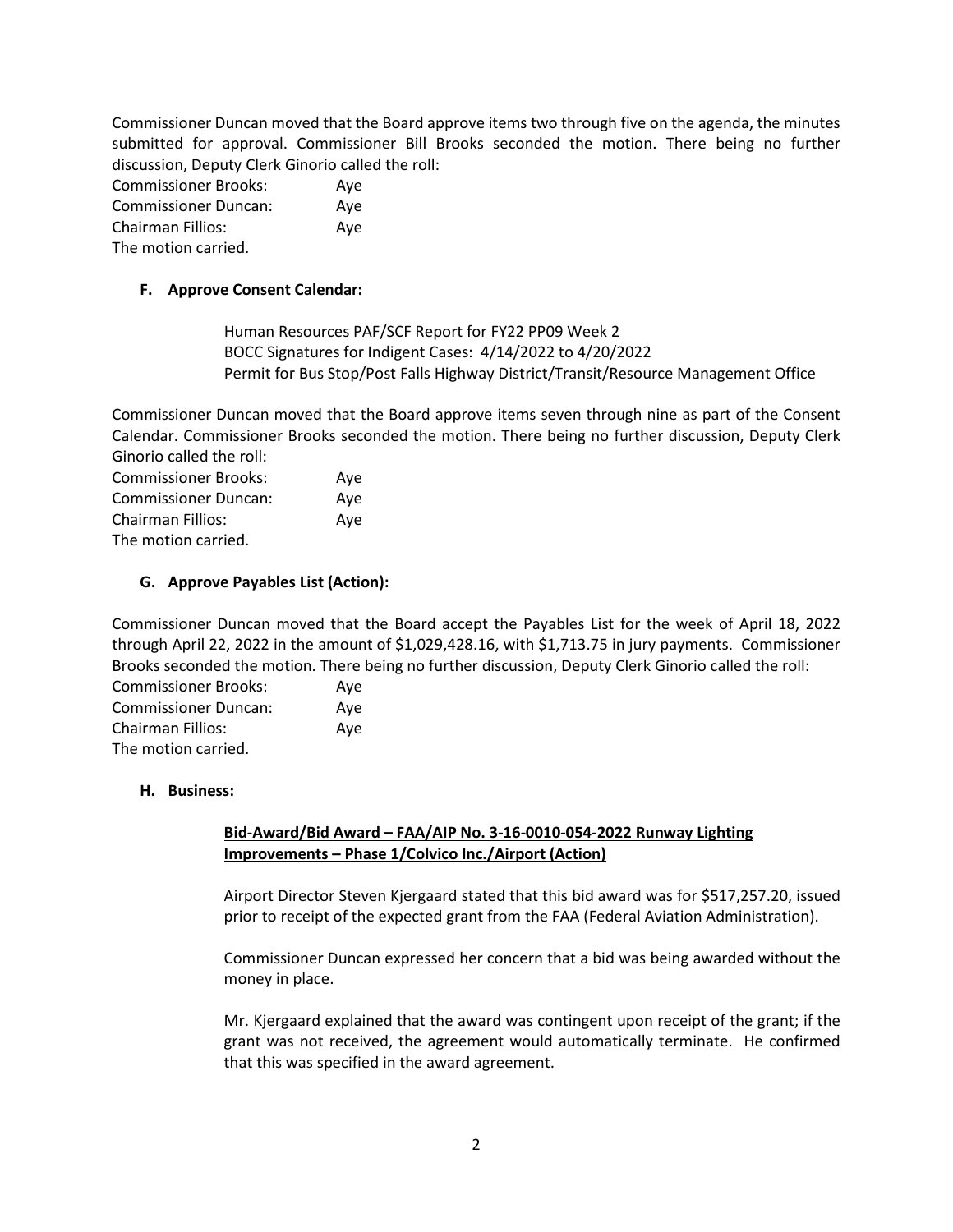Chairman Fillios suggested that the item be deferred for a week to allow Legal a chance to review the material. Mr. Kjergaard agreed.

## **Bid-Award/Notice of Award/Fuel Purchasing/Coleman Fuel/Resource Management Office (Action)**

Resource Management Office (RMO) Senior Program Manager Kimberli Riley stated that three vendors had been approached to provide fuel services to Kootenai County, with Coleman Fuel having submitted the only responsive bid. She recommended that the Board approve the bid award. She said the agreement would be effective as of May 1, 2022.

Ms. Riley asked that item sixteen from the agenda be covered next, since it was associated with this one.

Commissioner Duncan moved that the Board award the bid for fuel purchasing to Coleman Fuel, as presented by the Resource Management Office. Commissioner Brooks seconded the motion. There being no further discussion, Deputy Clerk Ginorio called the roll:

Commissioner Brooks: Aye Commissioner Duncan: Aye Chairman Fillios: Aye The motion carried.

#### **Fuel Services Agreement/Coleman Oil/Resource Management Office (Action)**

Ms. Riley requested the Board's approval of the agreement with Coleman Oil.

Commissioner Duncan moved that the Board approve the Fuel Services Agreement with Coleman Oil. Commissioner Brooks seconded the motion. There being no further discussion, Deputy Clerk Ginorio called the roll:

| <b>Commissioner Brooks:</b> | Aye |
|-----------------------------|-----|
| <b>Commissioner Duncan:</b> | Aye |
| Chairman Fillios:           | Ave |
| The motion carried.         |     |

#### **Fourth Amendment to Consultant Agreement/Great West Engineering/Solid Waste (Action)**

Solid Waste (SW) Director John (JP) Phillips requested the Board's approval for the amendment to the existing Consultant Agreement with Great West Engineering. He explained it was for services related to grade planning and landfill construction. He stated that Civil Deputy Prosecuting Attorney Jamila Holmes had reviewed and approved the agreement.

Mr. Phillips said that the amendment would include an increase of \$14,700, which was covered by their budget.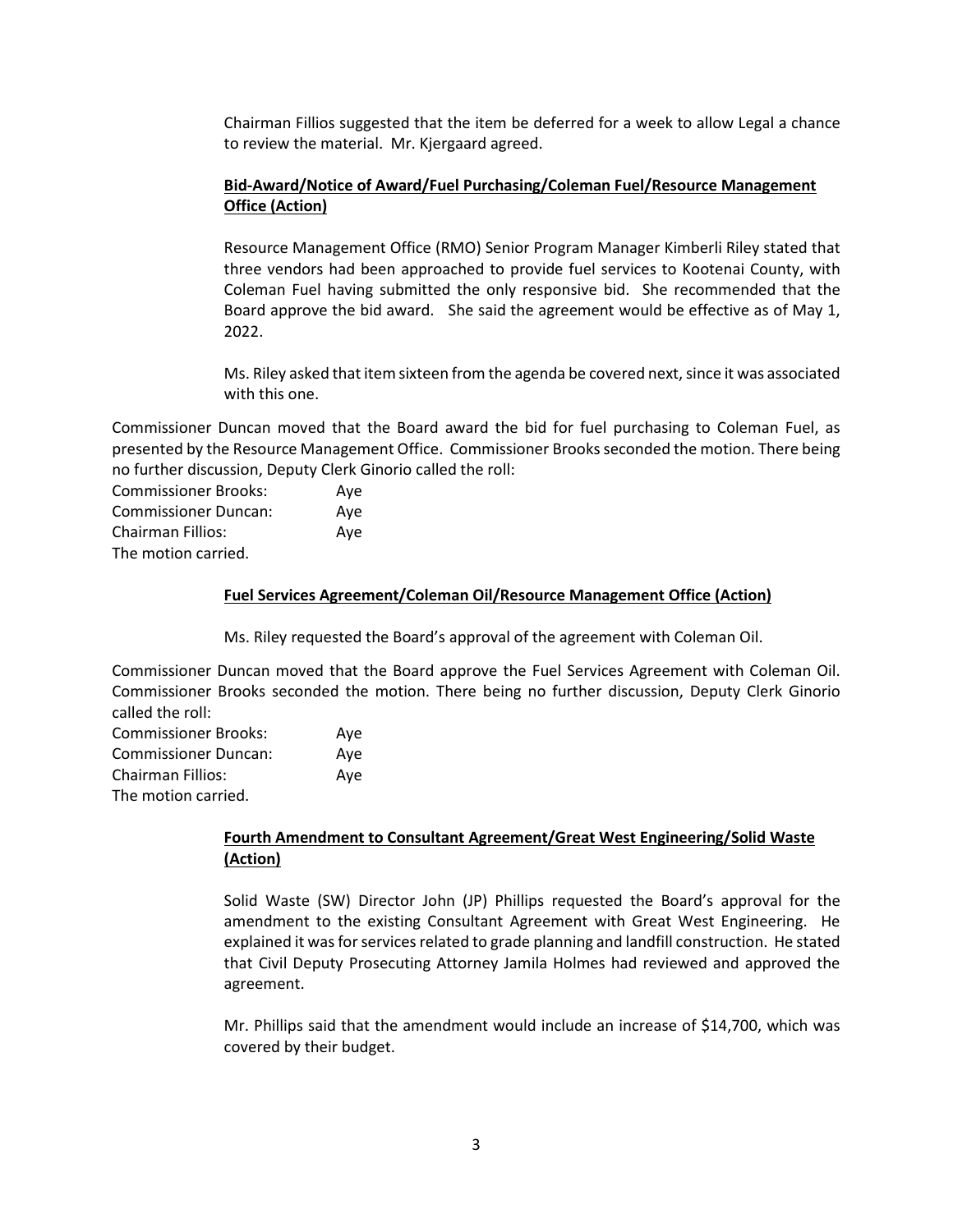Commissioner Brooks moved that the Board approve the Fourth Amendment to the Consultant Agreement with Great West Engineering for Solid Waste. Commissioner Duncan seconded the motion. There being no further discussion, Deputy Clerk Ginorio called the roll:

| <b>Commissioner Brooks:</b> | Ave |
|-----------------------------|-----|
| <b>Commissioner Duncan:</b> | Ave |
| <b>Chairman Fillios:</b>    | Ave |
| The motion carried.         |     |

Mr. Phillips exited the meeting at 2:11 p.m.

## **Board Approval Request: Notice to Proceed/Stewart Contracting/Fairgrounds RV Park Phase IV/May 2, 2022/Resource Management Office (Action)**

Ms. Riley requested the Board's approval for a Notice to Proceed, directed to Stewart Contracting for the Fairgrounds RV Park Phase IV, to begin May 2, 2022.

Commissioner Duncan moved that the Board approve the Notice to Proceed with Stewart Contracting for the Fairgrounds RV Park Phase IV. Commissioner Brooks seconded the motion. There being no further discussion, Deputy Clerk Ginorio called the roll:

| <b>Commissioner Brooks:</b> | Aye |
|-----------------------------|-----|
| <b>Commissioner Duncan:</b> | Ave |
| <b>Chairman Fillios:</b>    | Aye |
| The motion carried.         |     |

## **Board Approval Request: Application for Proposal (Funding) Transportation Services Area Agency on Aging of North Idaho/Resource Management Office (Action)**

Ms. Riley remarked that they had reached the end of one five-year agreement with the Area Agency on Aging. She explained that the Agency provided the 20% match needed for the Ring-a-Ride Program. She asked the Board to approve RMO's application to continue that funding.

Commissioner Brooks moved that the Board approve the Application for Proposal (Funding) for Transportation Services to the Area Agency on Aging of North Idaho for RMO. Commissioner Duncan seconded the motion. There being no further discussion, Deputy Clerk Ginorio called the roll:

| <b>Commissioner Brooks:</b> | Ave |
|-----------------------------|-----|
| <b>Commissioner Duncan:</b> | Ave |
| Chairman Fillios:           | Ave |
| The motion carried.         |     |

Chairman Fillios remarked that item sixteen had already been addressed, so they would proceed to item seventeen at this point.

# **Law Enforcement Services/Dalton Gardens/City of Dalton Gardens/Sheriff/Patrol (Action)**

KCSO Captain Brett Nelson requested the Board's approval of an agreement related to law enforcement services for the City of Dalton Gardens. He explained the contract had been reviewed by legal counsel for both the City and the County.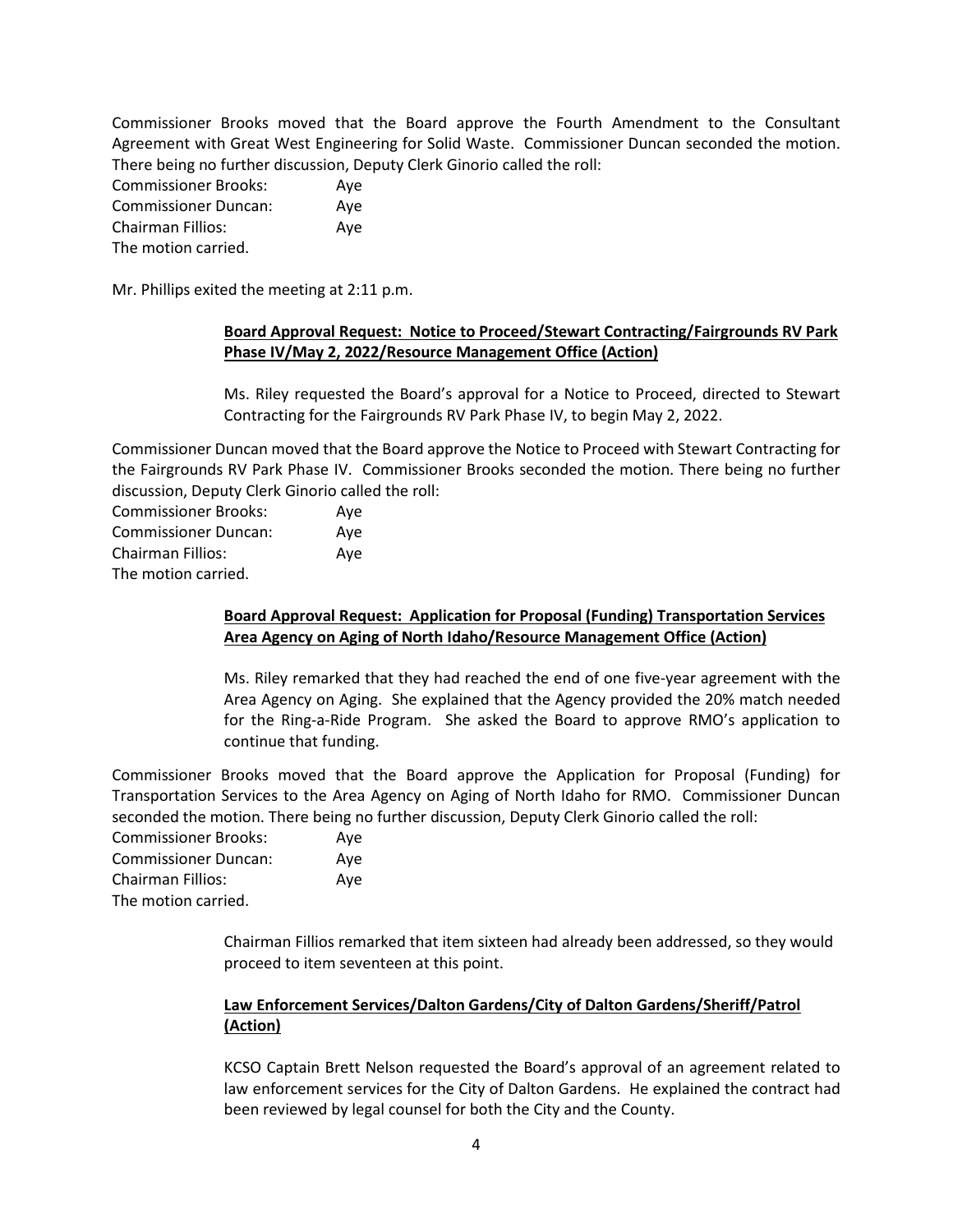Captain Nelson confirmed that the Deputy position was not for 24-hour coverage. He added that Dalton Gardens would pay for the position in full.

Commissioner Duncan moved that the Board approve the Law Enforcement Services Agreement with Dalton Gardens. Commissioner Brooks seconded the motion. There being no further discussion, Deputy Clerk Ginorio called the roll:

| <b>Commissioner Brooks:</b> | Ave |
|-----------------------------|-----|
| <b>Commissioner Duncan:</b> | Ave |
| <b>Chairman Fillios:</b>    | Ave |
| The motion carried.         |     |

#### **Board Approval Request: Kootenai County Updated Sworn Officer Matrix Effective April 24, 2022/Human Resources (Action)**

Human Resources (HR) Director Sylvia Proud requested the Board's approval for the Updated Sworn Officer Matrix, effective as of April 24, 2022. She noted that both the Detention Officers and ECOs (Emergency Communication Officer) would be covered by this update. She said there would be a 6.75% adjustment for the Deputies and a 7.11% adjustment to the Level 1 through Advanced ECO matrix.

Commissioner Brooks moved that the Board approve the Kootenai County Updated Sworn Officer Matrix effective April 24, 2022. Commissioner Duncan seconded the motion. There being no further discussion, Deputy Clerk Ginorio called the roll:

| <b>Commissioner Brooks:</b> | Aye |
|-----------------------------|-----|
| <b>Commissioner Duncan:</b> | Ave |
| Chairman Fillios:           | Ave |
| The motion carried.         |     |

#### **Board Approval Request: Approval of Mid-year Employee Increases for Detention Deputies and Emergency Communications Officers Effective 4-24-22 Based on FY22 Wage Study/Human Resources (Action)**

Ms. Proud requested the Board's approval of the mid-year employee increases for Detention Deputies and Emergency Communications Officers. She provided the Commissioners with a report showing each employee's position, current wage, new wage and the amount of the increase. She stated that 75 employees were included and the funds had been set aside by the Board during the FY22 Budget meeting and placed in the Wage Contingency Fund.

Commissioner Duncan moved that the Board approve the mid-year employee increases for Detention Deputies and Emergency Communication Officers, effective April 24, 2022, based on the information provided. Commissioner Brooks seconded the motion. There being no further discussion, Deputy Clerk Ginorio called the roll:

| <b>Commissioner Brooks:</b> | Ave |
|-----------------------------|-----|
| <b>Commissioner Duncan:</b> | Ave |
| Chairman Fillios:           | Ave |
| The motion carried.         |     |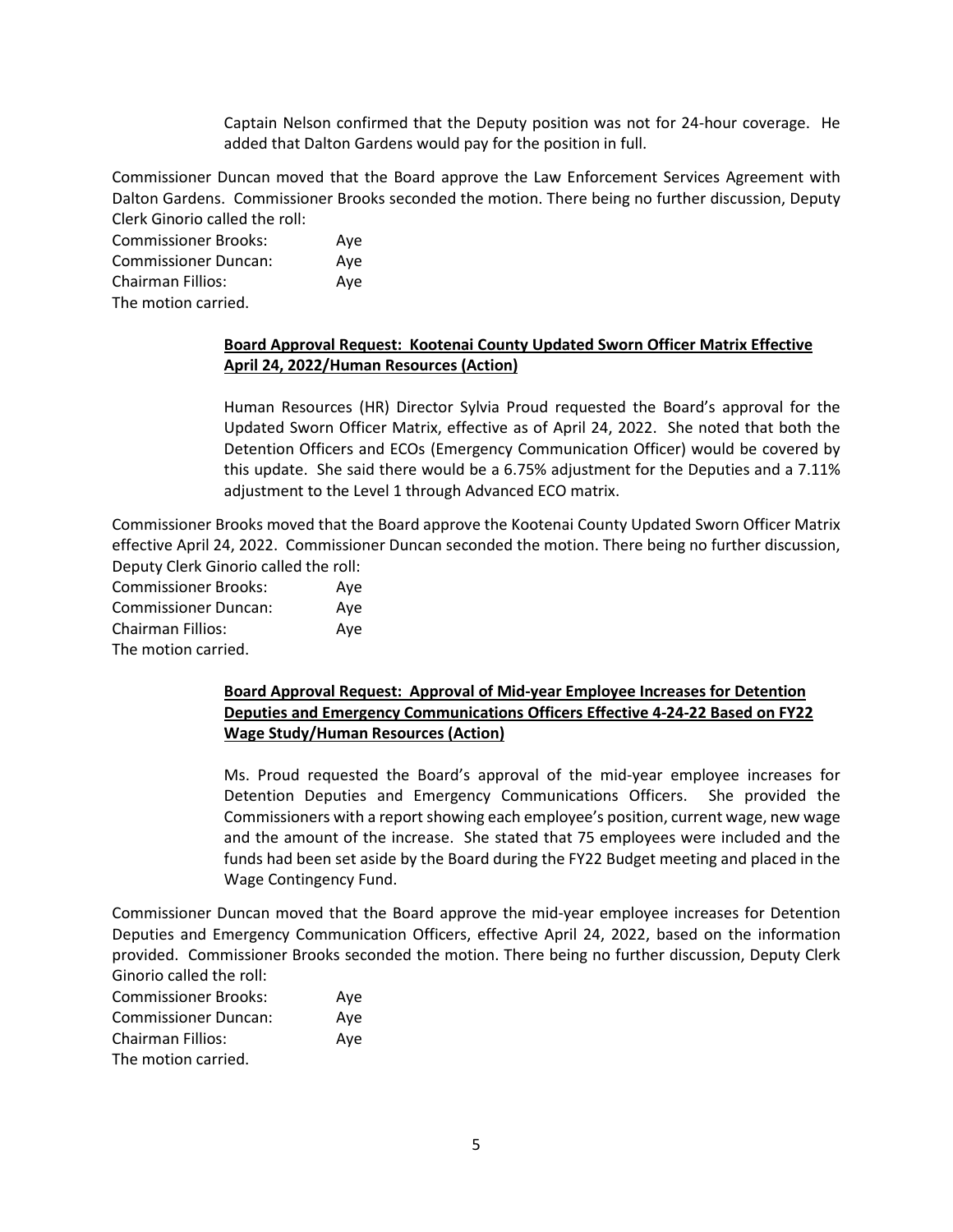# **Financial/Budget: Purchase Approval/2022 RAM 3500 Pickup/Parks & Waterways (Action)**

Parks & Waterways/Noxious Weeds/Snowgroomers Director Nick Snyder requested the Board's approval to proceed with the purchase of a 2022 RAM 3500 Pickup, for \$65,358.

Commissioner Brooks moved that the Board approve the purchase of the 2022 RAM 3500 Pickup for Parks & Waterways. Commissioner Duncan seconded the motion. There being no further discussion, Deputy Clerk Ginorio called the roll:

| <b>Commissioner Brooks:</b> | Ave |
|-----------------------------|-----|
| <b>Commissioner Duncan:</b> | Ave |
| <b>Chairman Fillios:</b>    | Aye |
| The motion carried.         |     |

Mr. Snyder exited the meeting at 2:19 p.m.

# **West Order Form/Kootenai County Upband Agreement/Thomson Reuters/Prosecuting Attorney/Civil (Action)**

Civil Deputy Prosecuting Attorney Pat Braden explained that this request would increase the number of Westlaw licenses for the Prosecutor's Office from 26 to 30. He remarked that the Prosecutor's Office currently had 28 attorneys, with one vacancy. He stated that this would increase the monthly cost from \$5,448 to \$6,148.01.

Commissioner Duncan moved that the Board approve the Order Form for the Kootenai County Upband Agreement with Thomson Reuters for the Prosecuting Attorney's Office. Commissioner Brooks seconded the motion. There being no further discussion, Deputy Clerk Ginorio called the roll:

| <b>Commissioner Brooks:</b> | Ave |
|-----------------------------|-----|
| <b>Commissioner Duncan:</b> | Ave |
| <b>Chairman Fillios:</b>    | Ave |
| The motion carried.         |     |

## **Financial/Budget: Board Signature on PO's for 5 Vehicles/Adult Misdemeanor Probation (Action)**

Adult Misdemeanor Probation (AMP) Director Keith Hutcheson requested the Board's signatures on purchase orders (POs) for five vehicles. He remarked that all the vehicles would not actually be going to AMP: two would go to the Sheriff's Office, two to AMP and one to Veteran's Services.

Commissioner Brooks moved that the Board approve the Board's signature on the purchase orders for five vehicles as requested by Adult Misdemeanor Probation. Commissioner Duncan seconded the motion. There being no further discussion, Deputy Clerk Ginorio called the roll:

| <b>Commissioner Brooks:</b> | Aye |
|-----------------------------|-----|
| <b>Commissioner Duncan:</b> | Aye |
| <b>Chairman Fillios:</b>    | Aye |
| The motion carried.         |     |

Mr. Hutcheson exited the meeting at 2:23 p.m.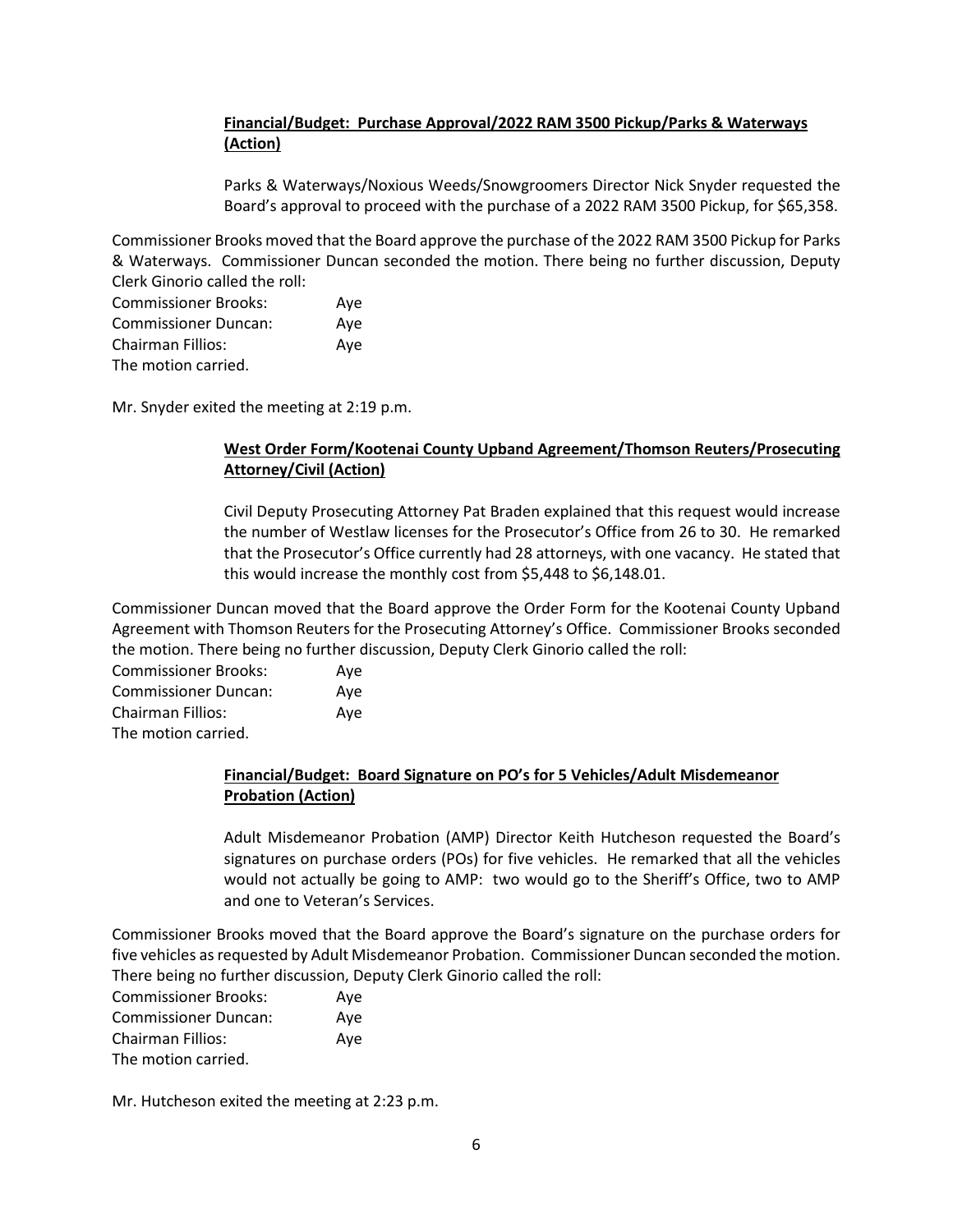## **Advisory Board – Appointment/Don Walters/Historic Preservation Commission – Term Expires 12-31-2023/BOCC (Action)**

Chairman Fillios moved that the Board appoint Don Walters to the Historic Preservation Commission for a term expiring December 31, 2023. Commissioner Brooks seconded the motion. There being no further discussion, Deputy Clerk Ginorio called the roll:

| <b>Commissioner Brooks:</b> | Ave |
|-----------------------------|-----|
| <b>Commissioner Duncan:</b> | Ave |
| Chairman Fillios:           | Ave |
| The motion carried.         |     |

## **Resolution 2022-32/Surplus Equipment – Asset Deletion/District Court Clerk/Judicial (Action)**

Court Services Manager Kally Young requested the Board's approval of Resolution 2022- 32, to surplus equipment for District Court. She said it was for copier/fax machine which was broken and would cost more to fix than replace.

Commissioner Duncan moved that the Board approve Resolution 2022-32, for surplus of equipment and asset deletion for District Court. Commissioner Brooks seconded the motion. There being no further discussion, Deputy Clerk Ginorio called the roll:

| <b>Commissioner Brooks:</b> | Aye |
|-----------------------------|-----|
| <b>Commissioner Duncan:</b> | Ave |
| <b>Chairman Fillios:</b>    | Ave |
| The motion carried.         |     |

## **Resolution 2022-33/Adoption of Kootenai County Policies and Procedures for Federally Funded Procurements/Resource Management Office (Action)**

This item was pulled from the agenda.

Civil Deputy Prosecuting Attorney R. David Ferguson exited the meeting at 2:25 p.m.

#### **Status Update Pending Items (Discussion)**

#### Facilities Expansion

Commissioner Duncan reported that the RFQ (Request for Qualifications) documents were being reviewed by Legal.

#### PAC Airport Lease

Commissioner Brooks said that Wally Jacobson had sent Mr. Kjergaard documents containing an escalating plan to increase PAC's (Panhandle Area Council) over the next twenty to thirty years.